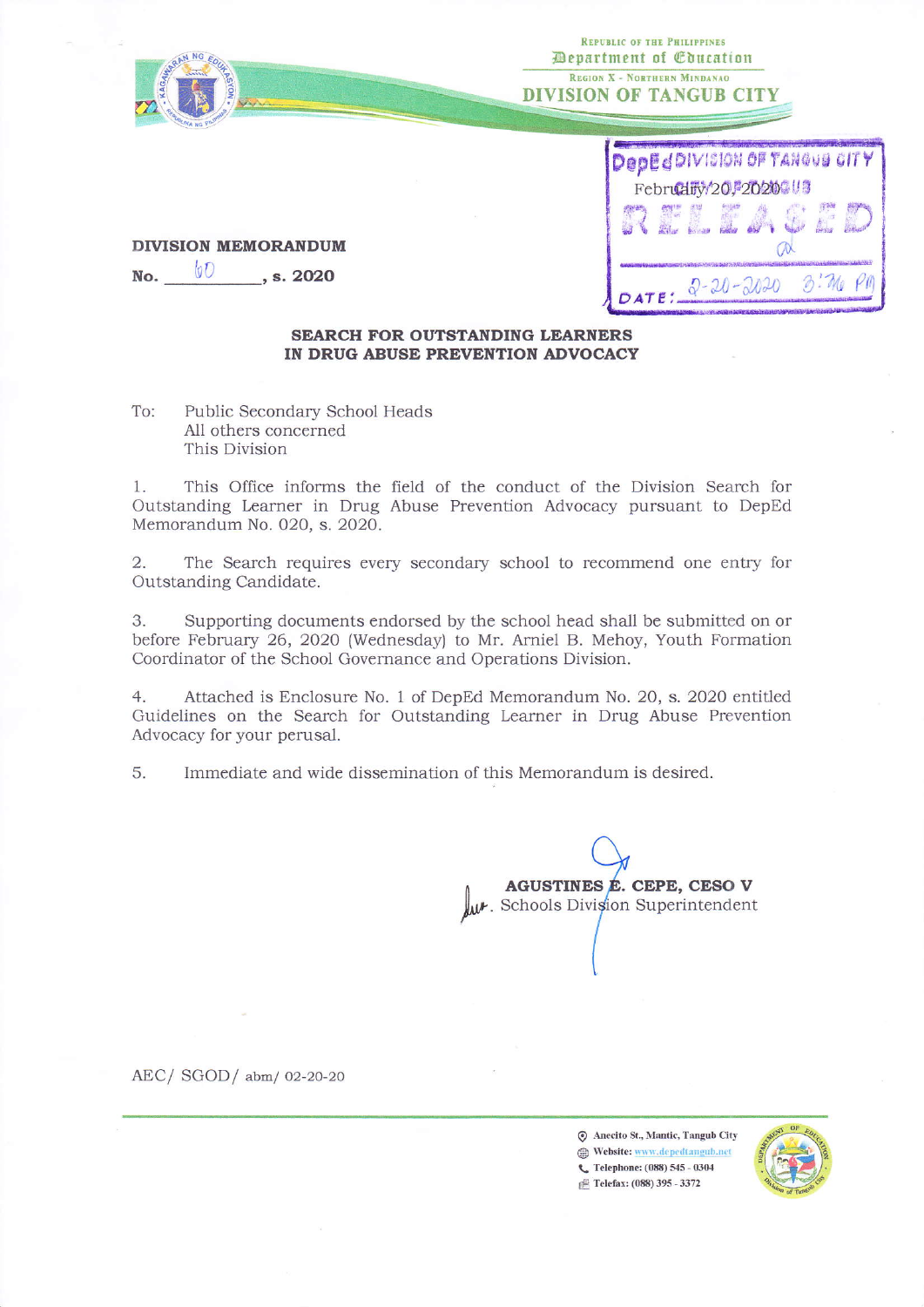(Enclosure No. 1 to DepEd Memorandum No. 020, s. 2020) Republic of the Philippines Department of Education **BUREAU OF LEARNER SUPPORT SERVICES** YOUTH FORMATION DIVISION DepEd Complex, Meralco Avenue, PasigCity **IKA NG P** 



## GUIDELINES ON THE SEARCH FOR OUTSTANDING LEARNER IN DRUG ABUSE PREVENTION ADVOCACY

### **A. SELECTION**

- 1. Must be Learner from Public Secondary Schools. (Grade 1O and 12)
- 2. Learner must have an active involvement in various Drug Abuse Prevention Activities.
- 3. Learner must be Drug-Free, with Good Moral Character, certified by the School Guidance Councilor/ School Head.
- 4. Learner must be endorsed by the School Head with supporting document/s (Accomplishment Report) of the his/her in the Preventive Drug Education Campaign. {See attached template)
- selection of the outstanding candidate by school will be submitted to their Division office starting February 1 until February 29, 2020. Entries will be selected during the Initial Screening at the Schools Division Office on March 2-3, 2020 and the selection of the final candidates will be on March 5,2O2O. The list of finalists to be submitted to the Regional Office will be on March 6,2O2O, and from Regional Ofhce to the Central Office through Youth Formation Division is on March 9, 2O2A. 5.
- 6. The selection committee on the Division Office shall be composed of the following:

| Chairman<br>Co-Chair | Schools Division Superintendent<br>School Governance Operation Division Chief |
|----------------------|-------------------------------------------------------------------------------|
| Vice-Chairman        | Project Development Officer<br>(Youth Formation Coordinator)                  |
| Member               | National Drug Education Program Coordinator                                   |

- 7. Only one medal and certificate will be awarded per school.
- 8. The Criteria for selection shall be: